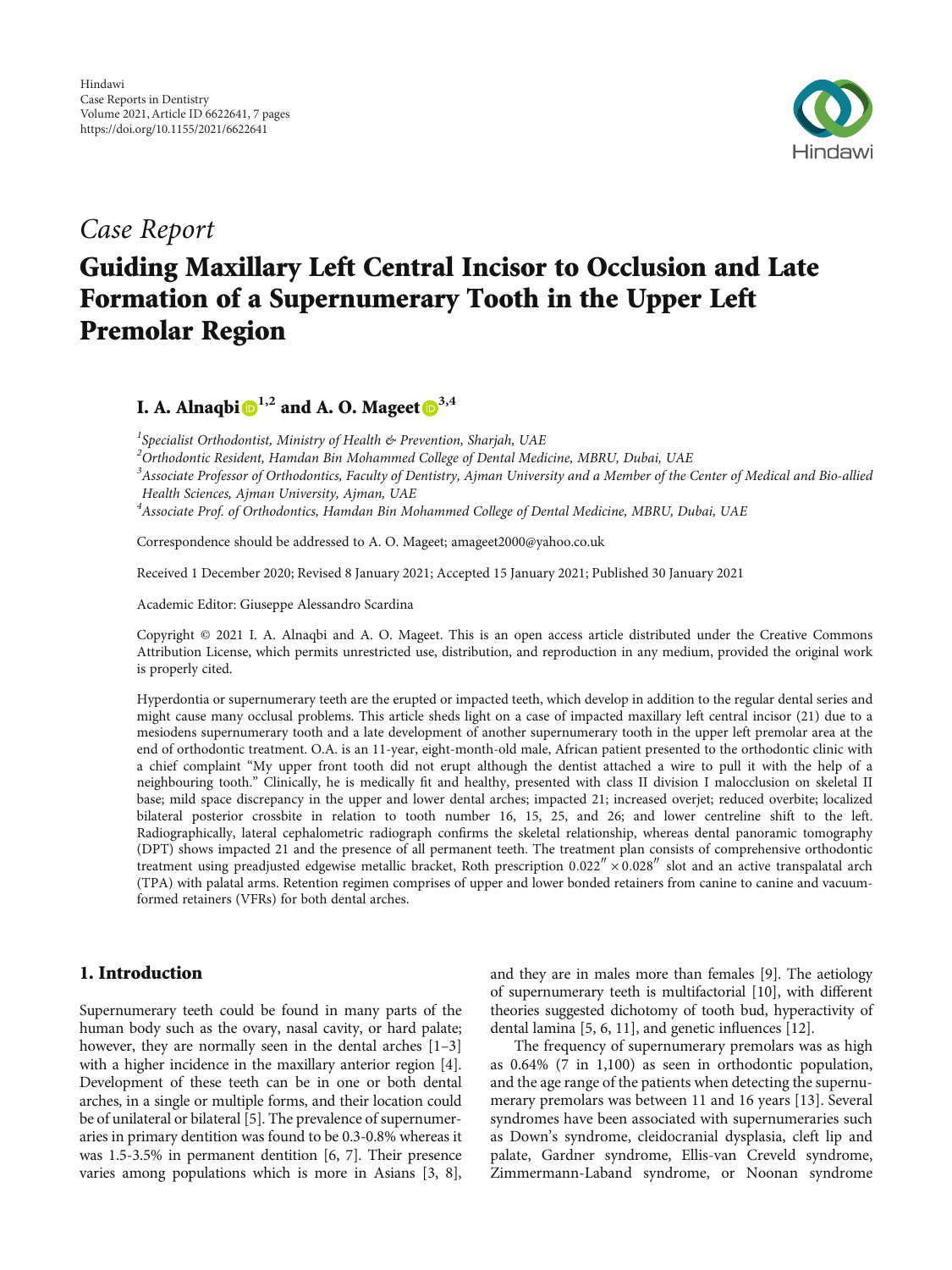<span id="page-1-0"></span>

FIGURE 1: Pretreatment extra- and intraoral photographs.



Figure 2: Pretreatment radiographs and analysis.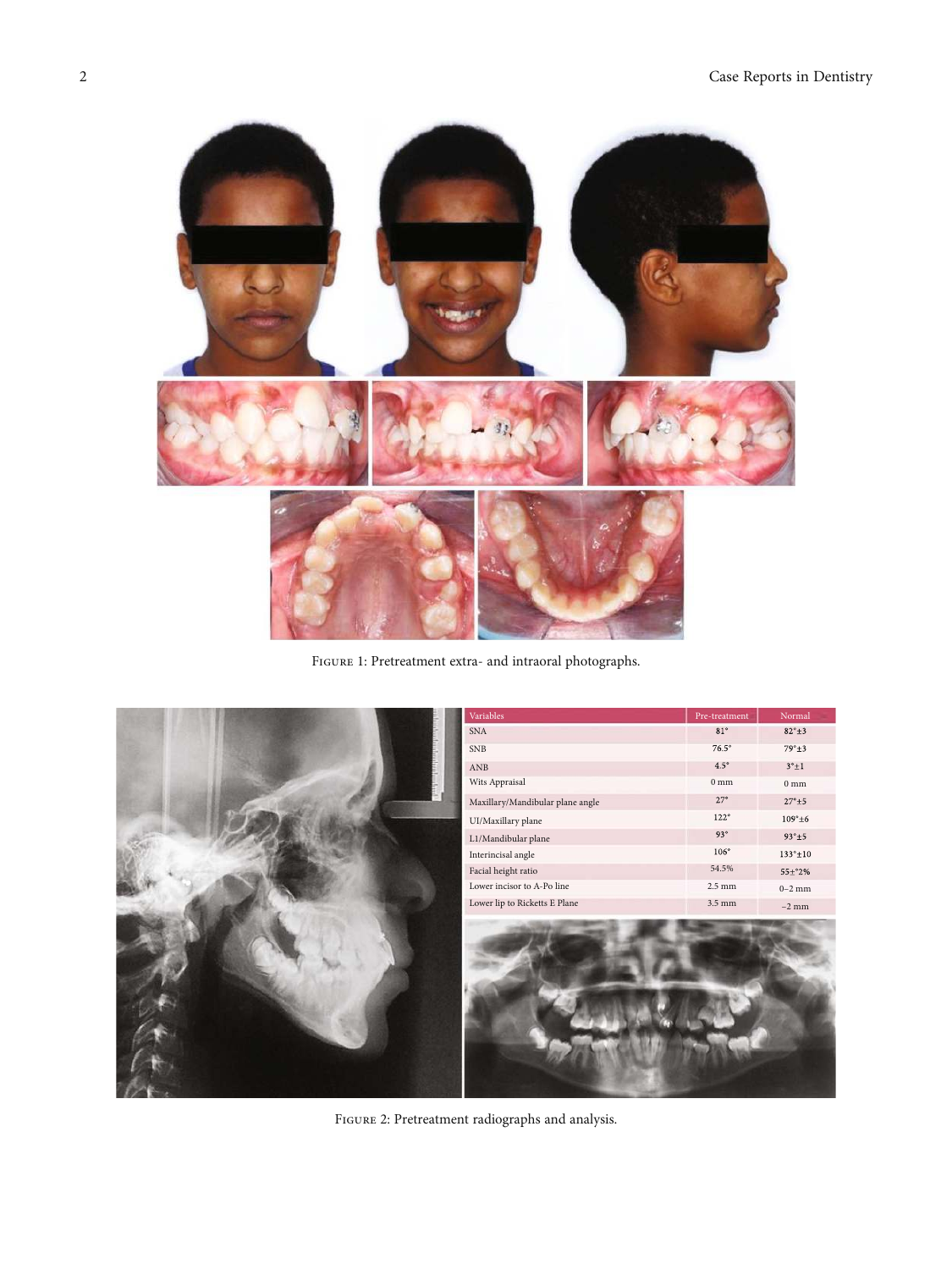<span id="page-2-0"></span>

Figure 3: Initial stages.



Figure 4: Treatment progress.

[\[14](#page-6-0)]. The clinical signs of supernumerary teeth are reflected by spacing especially midline diastema, failure of adjacent teeth to erupt mainly upper incisors, and local crowding or irregularity [[15](#page-6-0)].

### 2. Case Presentation

An 11-year, eight-month old Sudanese boy attended to the orthodontic clinic with a chief complaint that "My upper front tooth did not erupt although the dentist attached a wire to pull it with the help of a neighbouring tooth." Medically, he was fit and healthy and had no reported habits. According to his parents, he had a history of a supernumerary tooth in the upper left central incisor, but unfortunately, photos are not available.

*2.1. Clinical Examination: Extraoral Features.* In the transversal plane, the five-fifths are averagely equal with no facial asymmetry; vertically, the lower facial height is slightly increased, while the sagittal plane shows mild convex facial profile. The soft tissue examination shows average nasolabial angle, competent lips, 90% of upper incisors on smiling, small buccal corridors, and an average mentolabial fold. The TMJ assessment revealed no clicking, no crepitus, no deviation, or limitation in mouth opening.

*2.2. Clinical Examination: Intraoral Features.* The patient presented with adequate oral hygiene impacted 21 and mild space discrepancy in both dental arches. The Bolton overall ratio was 89.58% whereas the anterior ratio was 80.21%. Occlusal assessment exhibited a class II/1 incisor relationship; class II canine relationship; class I molar relationship; increased overjet of 5 mm; reduced overbite; localized crossbite of tooth number 16, 15, 25, and 26; and mild shift of the lower centreline to the left (metallic ligature connected between tooth nos. 21 and 22) (Figure [1\)](#page-1-0).

*2.3. Radiographic Features.* The DPT shows no pathologies or root resorption, presence of all permanent teeth, and an impacted tooth number 21. Analysis of the lateral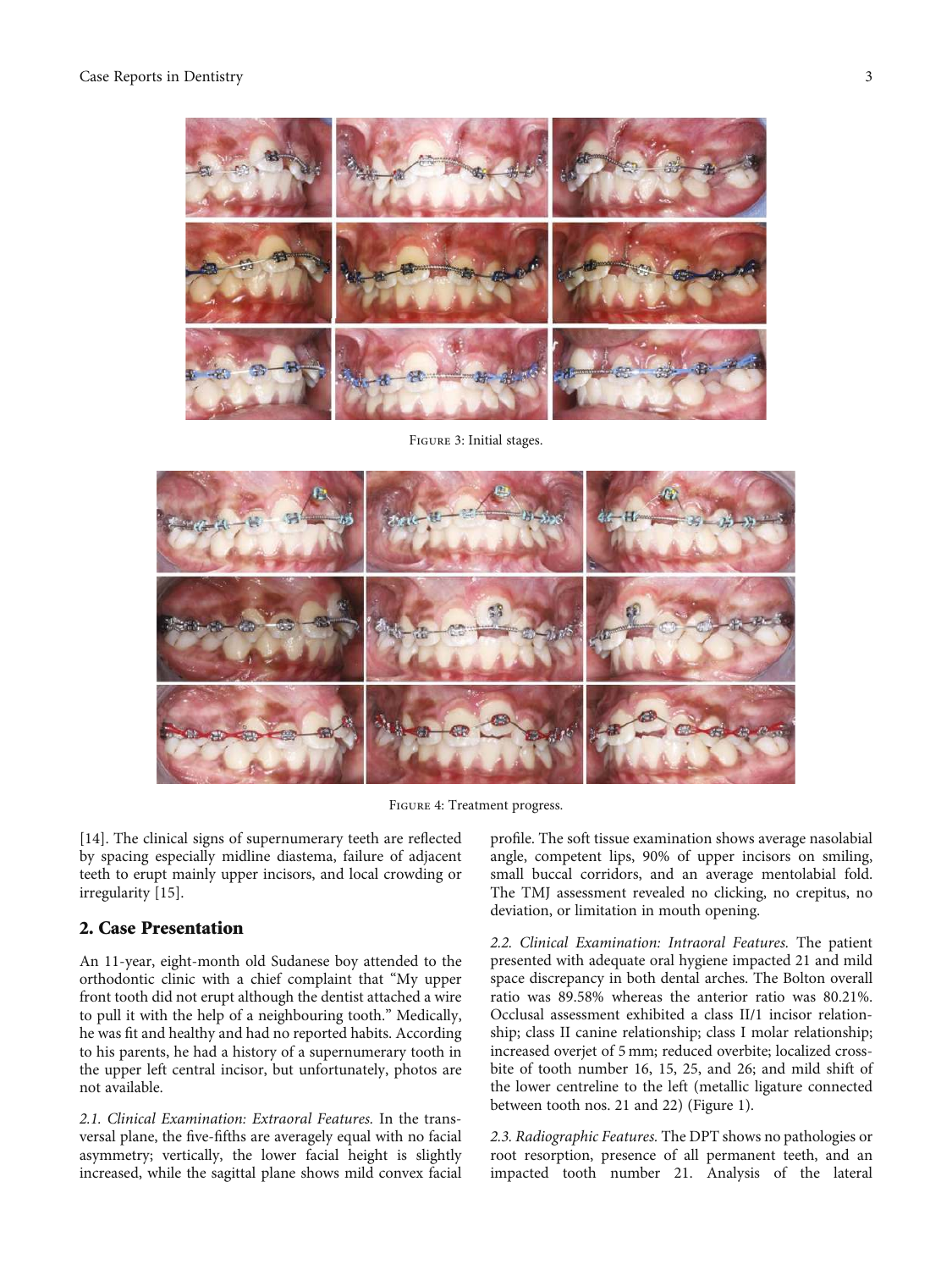<span id="page-3-0"></span>

Figure 5: Bonding of the lower arch and finishing.

|  | Variables                        | Pre-<br>treatment | $Mid-$<br>treatment | Normal               |
|--|----------------------------------|-------------------|---------------------|----------------------|
|  | SNA                              | $81^{\circ}$      | $80.5^\circ$        | $82^{\circ} \pm 3$   |
|  | <b>SNB</b>                       | $76.5^\circ$      | $77^{\circ}$        | $79^\circ \pm 3$     |
|  | ANB                              | $4.5^{\circ}$     | $3.5^{\circ}$       | $3^{\circ} \pm 1$    |
|  | Wits Appraisal                   | $0\;\mathrm{mm}$  | $0\;\mathrm{mm}$    | $0\;\mathrm{mm}$     |
|  | Maxillary/Mandibular plane angle | $27^{\circ}$      | $30^\circ$          | $27^{\rm o}{\pm}5$   |
|  | UI/Maxillary plane               | $122^{\circ}$     | $124^{\circ}$       | $109^{\circ}$ ±6     |
|  | L1/Mandibular plane              | $93^\circ$        | $101^{\circ}$       | $93^\circ \pm 5$     |
|  | Interincisal angle               | $106^{\circ}$     | $104^{\circ}$       | $133^{\circ} \pm 10$ |
|  | Lower facial height ratio        | 24.5%             | 56.5%               | $55 \pm 2\%$         |
|  | Lower incisor to A-Po line       | $2.5 \text{ mm}$  | $2.5\;\mathrm{mm}$  | $0-2$ mm             |
|  | Lower lip to Ricketts E Plane    | 3.5 mm            | $3~\mathrm{mm}$     | $-2$ mm              |
|  |                                  |                   |                     |                      |

Figure 6: Midtreatment radiographs and analysis.

cephalometric radiograph confirms mild class II skeletal relationship, increased lower anterior facial height, proclined upper incisors relative to the maxillary plane, and convex soft tissue profile (Figure [2\)](#page-1-0).

# 3. Treatment Plan

*3.1. Aim of the Treatment.* The treatment was aimed at improving the oral hygiene, aligning tooth number 21 into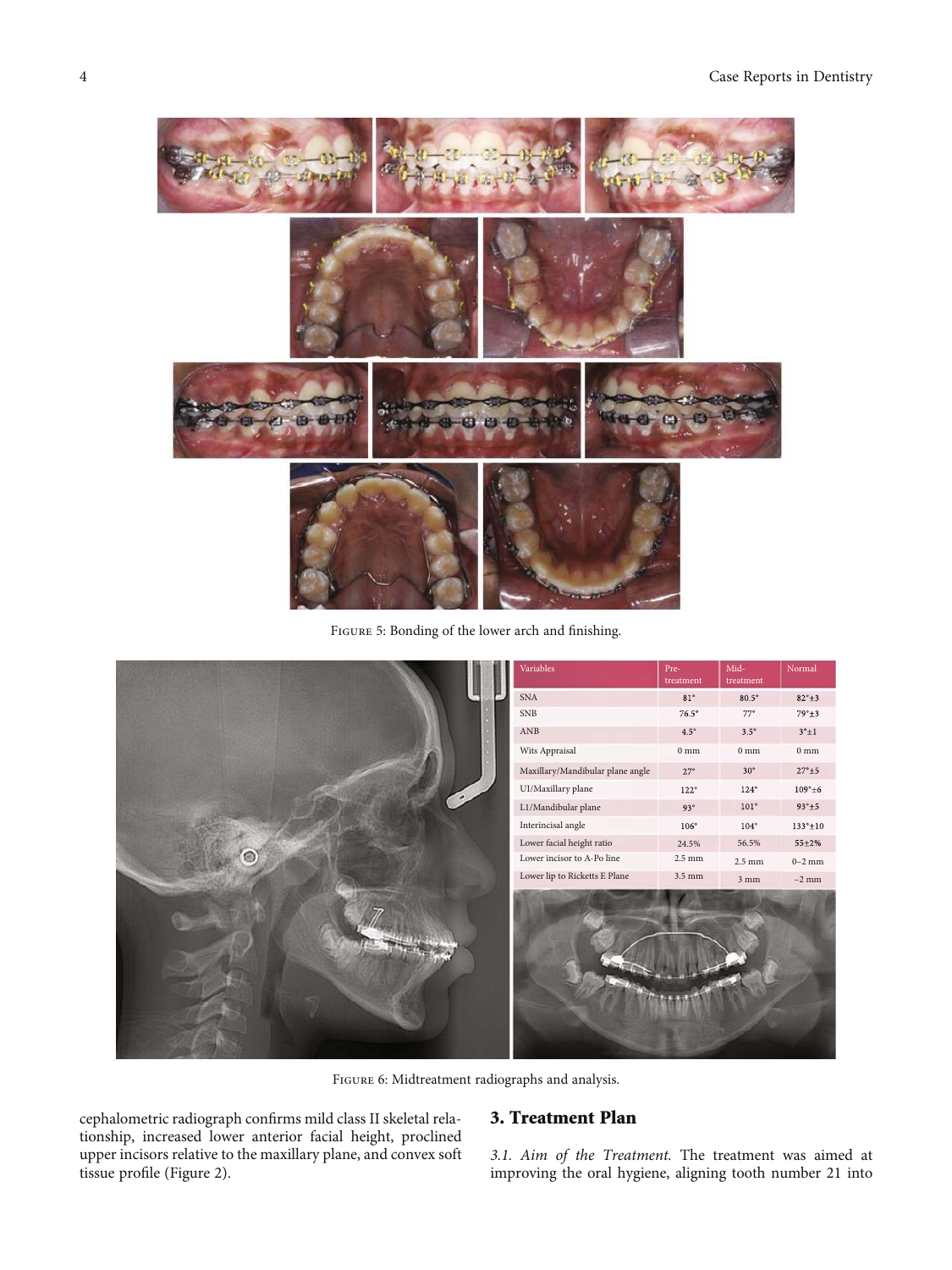#### <span id="page-4-0"></span>Case Reports in Dentistry 5



Figure 7: CBCT shows new supernumerary tooth developing in the upper left quadrant.

the dental arch, achieving a class I incisor and canine relationships, correcting posterior crossbite, relieving crowding in both dental arches, achieving normal overjet and overbite, improving incisor display on smiling, correcting lower centreline shift, and long-term stability and retention.

*3.2. Treatment Strategy.* Treatment strategies include improving oral hygiene, comprehensive orthodontic treatment with upper and lower fixed appliance "pre-adjusted edgewise metallic bracket, and Roth prescription with  $0.022'' \times 0.028''$ slot"; surgical exposure of tooth number 21 and aligning it using a loop-formed metallic ligature, correcting posterior crossbite employing active TPA with palatal arms; and relieving dental crowding through interdental striping.

*3.3. Treatment Duration.* Two years of active treatment.

*3.4. Retention Protocol.* The retention protocol comprises of an upper and lower bonded retainer from canine to canine and nighttime vacuum-formed retainer (VFR) for both dental arches.

### 4. Treatment Progress

Initially, TPA is cemented on upper first molars, upper teeth are bonded, and 0.014″ nickel-titanium (Ni-Ti) archwire was placed with a passive coil between 11 and 22 to maintain the space for 21. The metallic ligature that extended from the impacted tooth is just ligated against the base archwire. In the second visit, the upper archwire changed to 0.016″ Ni-Ti, followed in the next visit by an upper archwire  $0.016'' \times$ 0*:*022″ Ni-Ti and power chain connected the canine to the first molar on each side (Figure [3](#page-2-0)).

After the alignment of upper teeth, piggyback 0.012″ Ni-Ti archwire was used along with  $0.018'' \times 0.025''$  Stainless Steel (SS) base archwire to align tooth number 21. Once the



FIGURE 8: Removal of the supernumerary between the teeth 24 and 25.

tooth number 21 approaches the dental arch, the wire mentioned above was replaced by a 0.014″ Ni-Ti archwire to achieve full alignment (Figure [4](#page-2-0)).

In the next visits, treatment started for the lower dental arch, and manual interdental stripping was performed for lower anterior teeth to relieve the crowding.

Meanwhile, the TPA was removed, activated, and recemented to correct the buccal crossbite (Figure [5](#page-3-0)).

Toward the end of orthodontic treatment, DPT and lateral cephalometric radiographs were taken to evaluate the progress of the treatment.

Radiological examination of the DPT showed the radiopaque area in the upper left premolar area (Figure [6\)](#page-3-0).

The consultation was sought from the oral and maxillofacial radiologist who advised for Cone Beam Computed Tomography (CBCT) for further examination.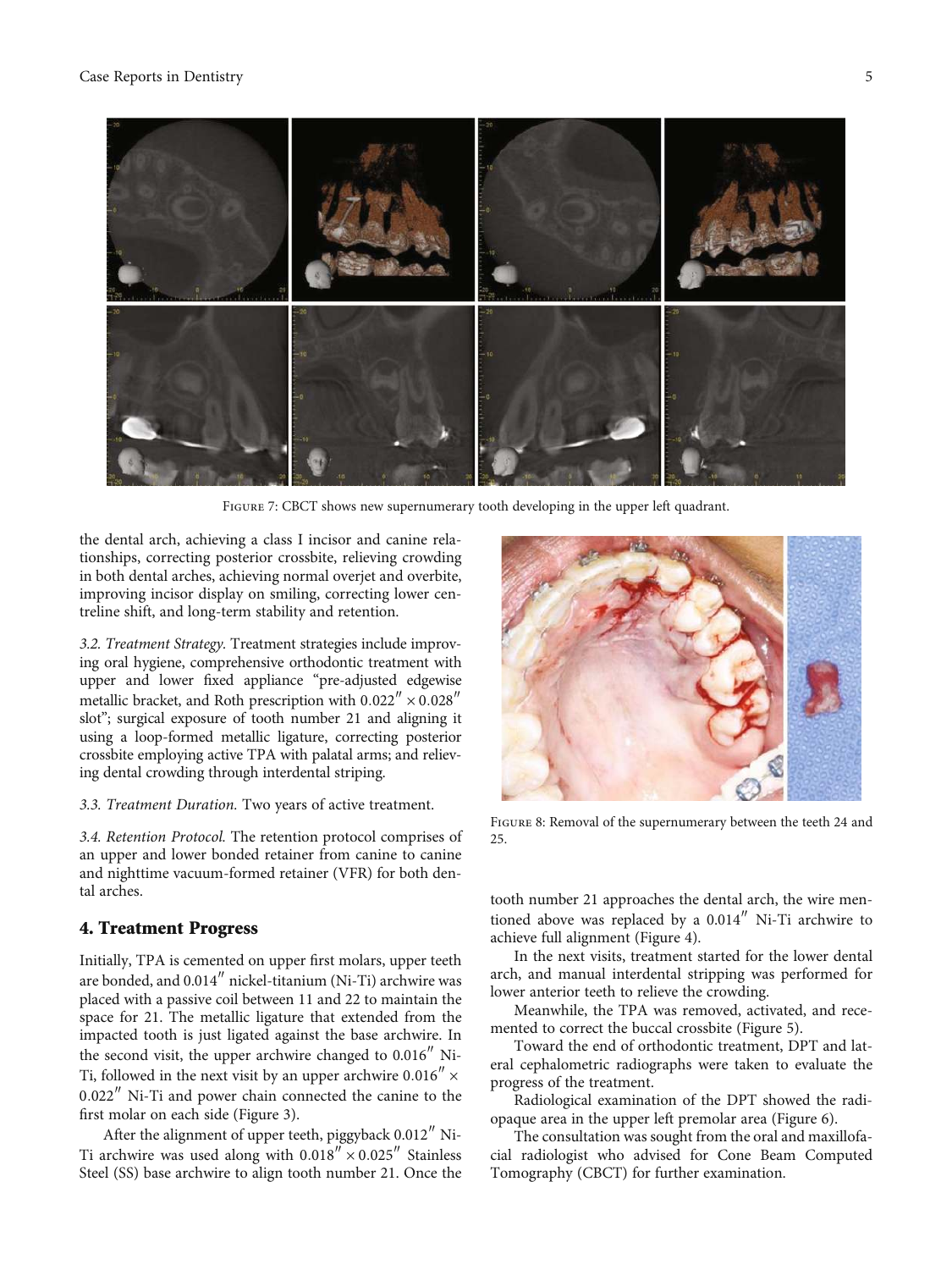

Figure 9: Posttreatment extra- and intraoral photographs.

CBCT revealed the presence of a newly developed supernumerary tooth in the palatal side between the upper left first and second premolars (Figure [7](#page-4-0)).

The case was discussed with an oral and maxillofacial surgeon who advised for surgical removal of this tooth to eliminate any possibility of future complications.

Patient was transferred to the surgery department for surgical removal of the supernumerary tooth (Figure [8\)](#page-4-0).

The patient followed for two months after the surgery to evaluate the healing process and allow further settling of the occlusion.

After that, both arches were debonded and posttreatment instructions given to the patient (Figure 9).

*4.1. Retention Regimen.* The retention regimen comprises of fixed upper and lower retainers from canine to canine in addition to upper and lower vacuum-formed retainers (VFRs) for both dental arches. The follow-up will be for 3 years as follows:

- (i)  $1<sup>st</sup>$  year: 4 visits (once every 3 months)—check for oral hygiene and the bonded retainers; the VFRs will be worn at nighttime only
- (ii)  $2<sup>nd</sup>$  year: 2 visits (once every 6 months)—reduce retainer wear (3 nights/week for 6 months, 2 nights/week for the next visit)

(iii)  $3<sup>rd</sup>$  year: 2 visits (once every 6 months)—reduce retainer wear (one night/week for 6 months), check once/week for the next 6 months). Stop the VFRs

# 5. Discussion

The development of supernumerary teeth in the dental arch is not a rare phenomenon, and the incidence, in a decreasing order, is maxillary lateral incisors, mesiodens, maxillary central incisors, and premolars [\[16\]](#page-6-0). According to their morphology, supernumerary teeth can be classified into odontomes, rudimentary, tuberculate, and supplemental type [\[5](#page-6-0)]. Presence of these teeth in the dental arch might cause many dental problems and complicate orthodontic treatment [\[16\]](#page-6-0). One of these dental problems is impaction of the adjacent teeth as it occurred in our case. Early detection and management of extra teeth in the dental arch are a critical factor in minimizing the subsequent dental problems and therefore facilitate orthodontic treatment [\[17\]](#page-6-0). The general dental practitioner should learn when to refer the impacted teeth cases to the orthodontist, as these cases require extra tools for diagnosis and more experience in diagnosis and management. One of these tools is CBCT, which provide a precise location for the impacted teeth, determine the accurate position related to adjacent structures, and therefore enable the surgeon for correct surgical removal [\[17, 18](#page-6-0)].